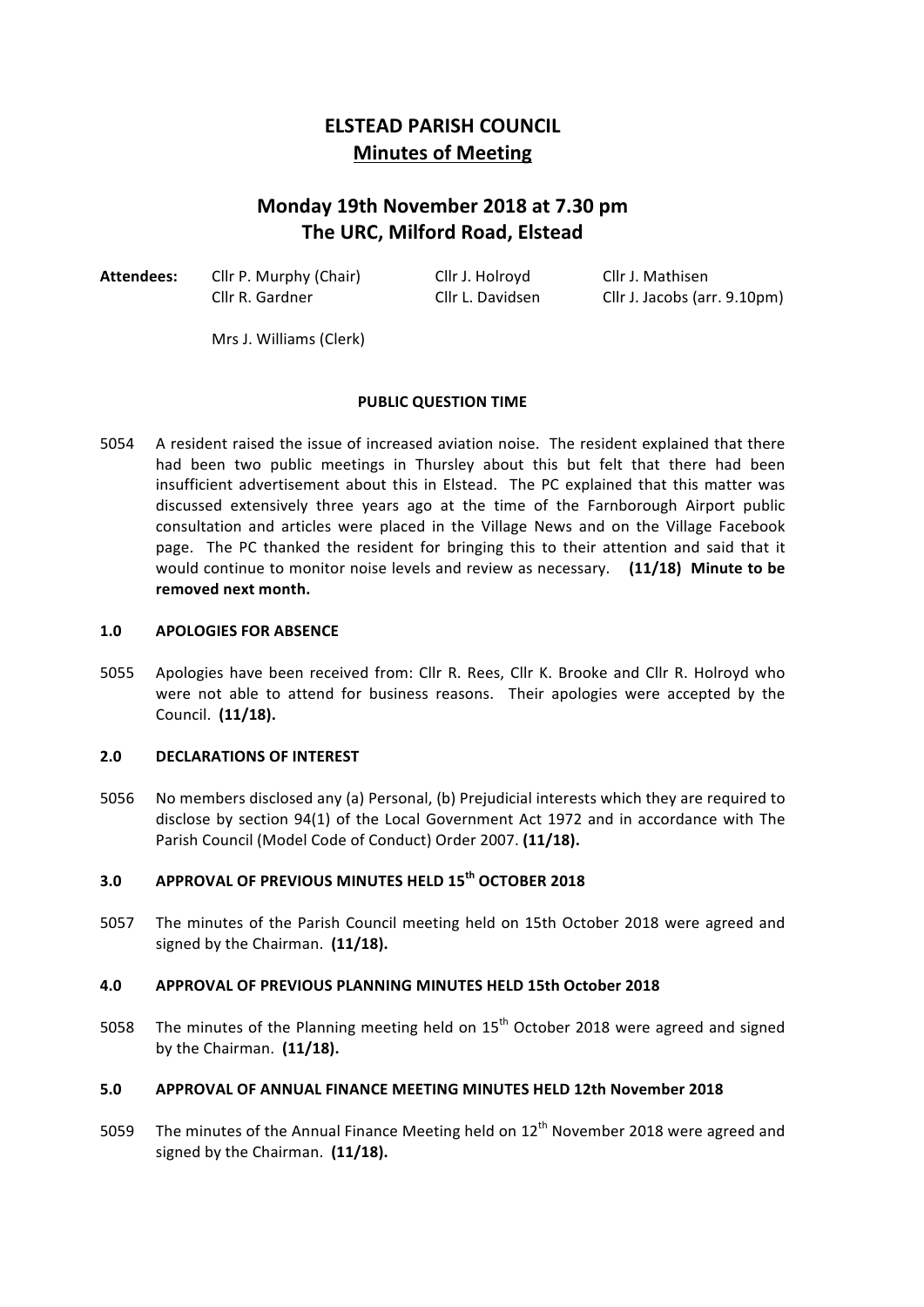#### **6.0 MATTERS ARISING**

- 5060 Jubilee Rec Train: The play area sub-committee has started to research a suitable replacement for the train. The train has significantly deteriorated and The Clerk has asked for it to be removed with immediate effect following safety concerns. Fundraising options are being investigated and it has been added to the 19/20 budget. (11/18)
- 5061 FP64: The landowner has applied for a diversion across the field. Jo Porter (SCC Countryside) has staked out the definitive line and have met the landowner. The PC offered to attend but the landowner preferred to meet SCC alone at this stage. Further follow up required by SCC. There is no progress to report. **(11/18)**
- 5062 Cemetery Space Assessment: If more space is required trees will need to be felled and the land must settle for 10 years before burials can happen on the cleared site. Cllr Davidsen is working up a cemetery plan. The Clerk, Richard Knight and Cllr Davidsen to meet this first week in January to review this. **(11/18)**
- 5063 Traffic/speed/parking around the school: The PC would like more notices placed near the pavilion to warn drivers of the school. There is an unused school sign in Thursley. The Clerk to ask Adrian Selby if Elstead may have it and site it near to the Pavilion. The Clerk has spoken to the school who are happy to run a speedwatch campaign in Spring 2019. The Clerk and Cllr Murphy to meet with the school in January 2019. There is agreement in principle for a mobile VAS for Hindhead which could be shared with other western villages and which Elstead would be able to borrow periodically. The Clerk has sent VAS locations to the Western Parish Clerk collating the information and names for training. The meeting with Jack Roberts is reported under agenda item 10. (11/18).
- 4959 PIC Monies available. WBC disagreed that the two applications (one for vermin control bordering the EVAA and one for green waste at Woolfords Lane Cemetery) met the PIC funding criteria. The Clerk to go back to WBC as the PC believes that the Woolfords Lane project should be allowed. The Clerk to follow up. **(09/18).**
- 4904 Clarion Update: A selection of road names were put forward for consideration however Waverley have rejected one set of names Hamilton Drive and an alternative name has been suggested. (11/18). Minute to be removed next month.
- 4690 Carehome Weyburn Land: Cllr J Else to follow up what the planning condition for the carehome is. (11/18). Minute to be removed next month.
- 4961 New NHP support programme with increased funding to  $£17,000$ . The Clerk ascertained E&W NHP is eligible to obtain a further  $£2,000$  and will apply for this grant once the next steps are determined and an estimate for works received. (09/18)
- 5064 Seale Road: Some resurfacing works were completed in August. However, a recent water main flushing exercise revealed that most of the road drains were blocked by debris. The Clerk has emailed Stuart Copping on a number of occasions to investigate but there has been no response. The Clerk to follow up. (11/18).
- 4965 Sharks floodlights: The PC to draw up a new agreement with the Sharks. The Clerk to action. **(09/18)**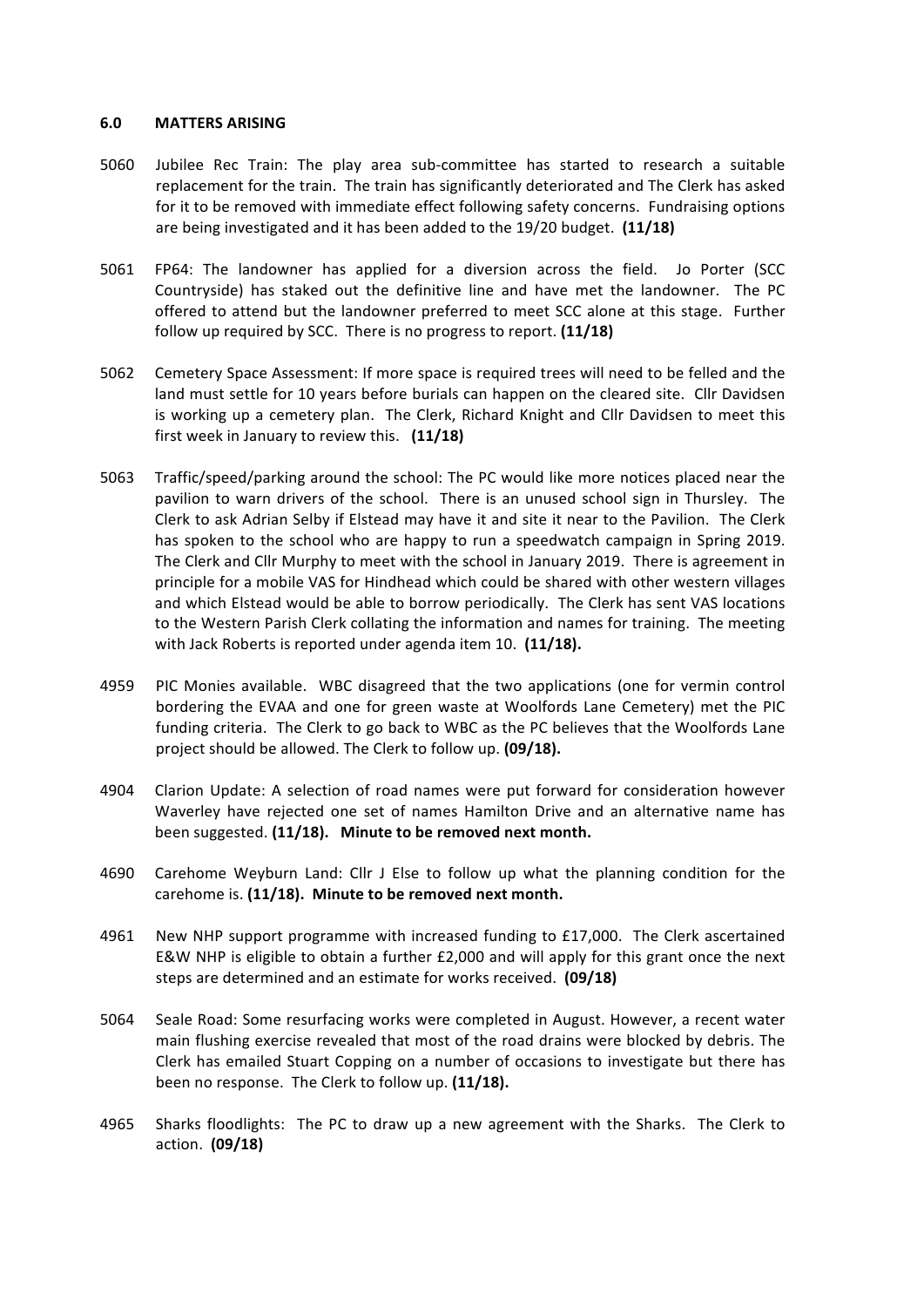- 5065 Sharks floodlights and semi permanent storage: The Sharks have applied for funding from SCC Members Allocation group and The Clerk has submitted a PIC application to WBC on behalf of the Sharks. The Sharks submitted planning permission to WBC at the beginning of November. The Clerk has asked for more information and quotes in order to support PIC application. EVTC informed The Clerk that they were not happy with the proposed location of the container. The Clerk to follow up with The Sharks. (11/18)
- 5066 Tennis court floodlights: EVTC have confirmed that these have been structurally tested. The Clerk is waiting to receive this officially in writing and has chased. **(11/18)**
- 5067 The Clerk reported seeing horses on Burford Lodge Rec. One had escaped and was careering out of control around the rec frightening younger children. The horses were later observed giving rides. The Clerk has contacted the PC's lawyers who have said that horses may be impounded. The Clerk to contact its' lawyers for the exact wording and then to make 3 signs regarding this. Signs to be placed in all three PC owned play areas. The Clerk asked the PC lawyers for the exact wording and is waiting for this. The Clerk has chased. (11/18).
- 5068 BT phonebox by the zebra crossing: BT had informed the Clerk that the phonebox had been repaired but there is still broken glass. The Clerk has reported this as has a resident. **(11/18).**
- 5069 Village Green Registration: Following the wooden post that was put up on Church Green it appears as if some of Church Green is unregistered in terms of ownership and none of the Green is registered as common land. Cllrs agreed that the area should be registered as common land. The Clerk has secured documents from WBC to say that The Green is owned by WBC and that the lease expired in 1998. WBC believes that the lease just carries over however The Clerk has asked if the lease can be renewed. Once this is renewed Elstead PC can then proceed with registration. **(11/18)**
- 5070 The recent play inspection highlighted equipment that needed repairing / replacing. The Clerk has contacted the two companies who made the equipment for costs on repair / replacement. The report concerning the seesaw repairs has been clarified by the report author who said that using anti-corrosive chemicals and painting it was sufficient.

Initial costs have been received from Kompan: £3,840 plus £768 VAT. The Clerk to ask Kompan for a price reduction and then to progress the project using Kompan. This expenditure has been approved by cllrs and the parts have been ordered by The Clerk. **(11/18). Minute to be removed next month**.

- 5071 Wooden post on Church Green: Following a site meeting, Rob Fairbanks has agreed that the RoW finger post on the Church Green should be removed and the RoW logo located on the cycle route post. The post is still in situ and Cllr Murphy has contacted Mr Fairbanks regarding its uplift. If the post has not been removed by the New Year, Elstead PC will remove it. **(11/18)**
- 5022 Draft policies on data storage etc complete and councillors to review. Cllr Rees to circulate before the November meeting. (10/18)

The clerk was contacted by a service provider who said that the PC website was not compliant. The website to be reviewed in the October meeting. (09/18)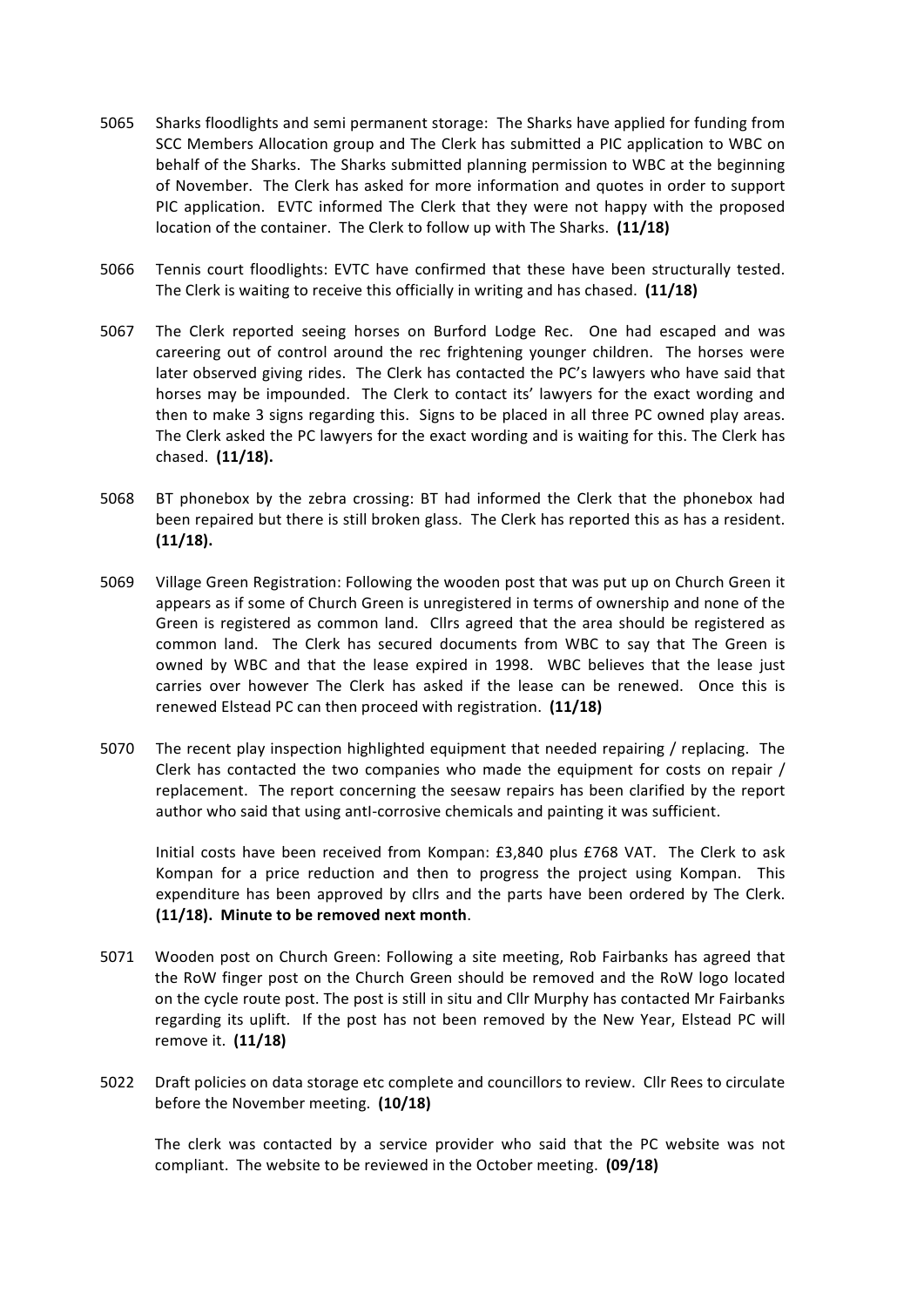The Clerk to ask Angela Koch if we need to keep paper copied of the various NHP surveys. **(05/18)**

The Clerk to ensure all published addresses and contact details of cllrs are up to date. Cllrs have agreed their telephone numbers can be printed in the EVN (10/18) minute to be removed next month.

The Clerk to ask the Clerks for Farnham TC and Witley PC regarding their GDPR policies. **(05/18)**

- 4983 WBC will no longer supply paper copies of planning applications. The plans are not easy to review online. All councillors to review plans prior to the meeting. The Clerk to download plans for the meeting and these to be projected onto the wall. Councillors to review how this is working at the end of the year. (09/18).
- 5072 The Clerk met with a resident in The Croft who requested a replacement tree in the Croft play area. The tree has been planted. (11/18). Minute to be removed next month.
- 4992 A resident wrote complaining about parking outside the school. The Clerk to respond. **(09/18)**
- 5026 Representatives from the Smiths Charity have contacted The Clerk as they wish to meet with trustees to determine how the funds are used. The Clerk and Cllr Murphy to meet with The Smith's Charity on 1<sup>st</sup> November. (11/18). Minute to be removed as covered **under agenda item 11.**
- 4933 Complaints have been received regarding the overgrown nature of the closed cemetery in Elstead next to the village Hall. The cemetery is managed by WBC. The Clerk to obtain a schedule as to the frequency that the cemetery is attended by WBC and monitor this work on-going. **(07/18)**
- 5073 A resident has asked if it is possible to have access to the rear of their property from Burford Lodge approach road for occasional garden deliveries. The PC has discussed this and agreed that occasional access could be granted on a case-by-case basis. The Clerk advised the resident who is deciding how they would like to proceed. If the residents decide that case-by-case access is sufficient The Clerk to send a formal letter. If the resident decides to ask for permanent access a financial consideration would be required. The Clerk to contact David Rumsey in the meantime to ask if he can advise the PC in this matter. **(11/18)**
- 5074 The defibrillator at Thursley Road Pavilion was discussed on the village facebook page with residents suggesting that the defibrillator should be sited outside the pavilion and not inside. Concerns had been expressed as to the safety of the defibrillator if it were sited on the outside walls and potential damage from stray balls. Cllr J. Holroyd and The Chair have chosen a reasonably safe site. The external cabinet has arrived but an alternative electrician is required. The Clerk to contact another electrician. (11/18).
- 5075 The Clerk reported that PFK Littlejohn, the external accountants are late signing off Elstead PC's accounts. SSALC are aware of issues as a result of the changeover in external auditors as a number of PC/TC have experienced similar problems. An invoice has been issued to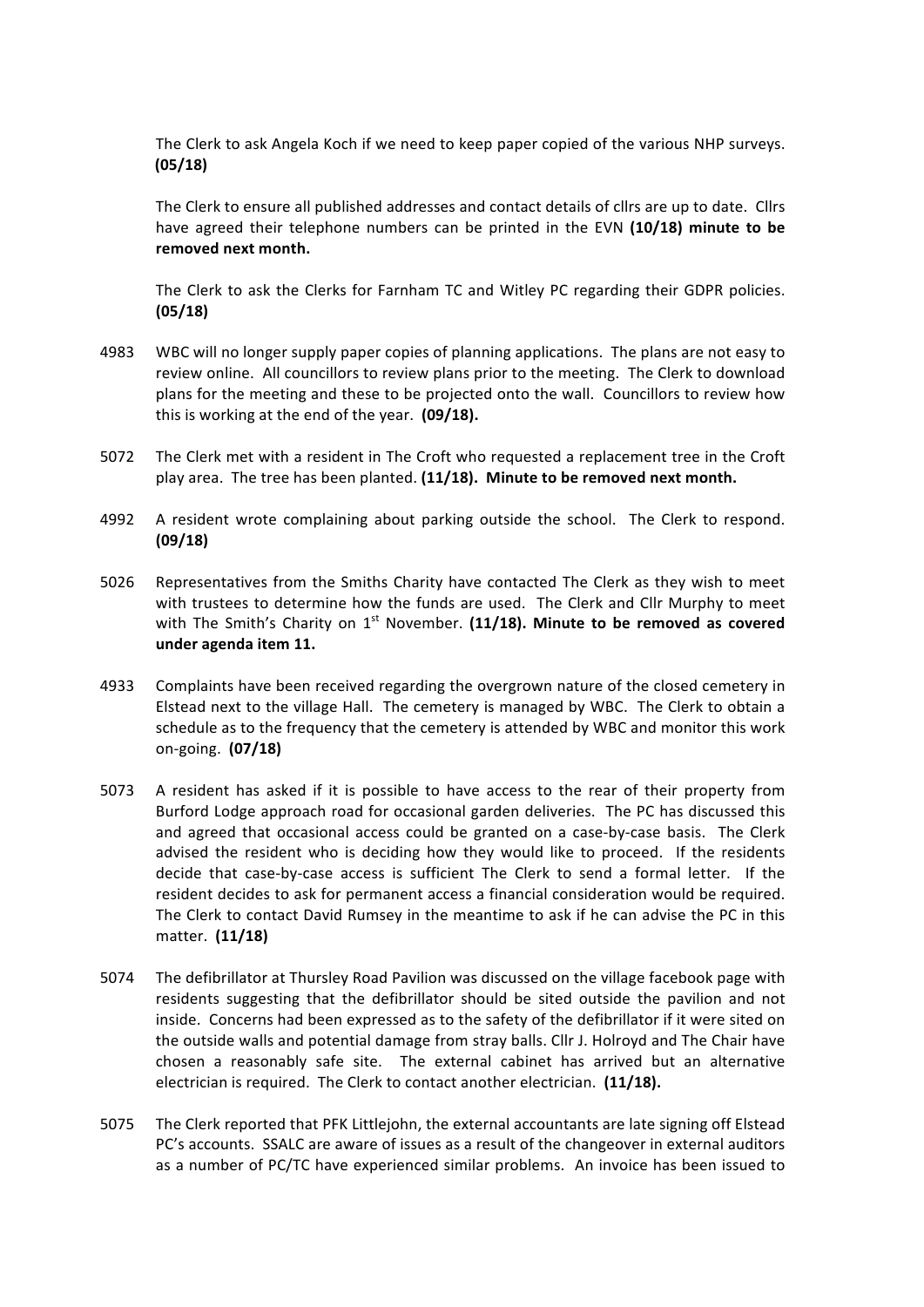Elstead from PFK with strict 14 day payment terms. The Clerk to write advising PFK that payment will be made on completion of the audit. The day after the October meeting the Clerk received notification that the audit was complete and has paid the invoice (11/18). **Minute to be removed next month.** 

- 5076 All bank reconciliations (up to the end of September) have been checked and signed off by Cllr Jacobs. There is a small anomaly of  $cE20$  for August which The Clerk has found and the bank reconciliation now tallies. (11/18). Minute to be removed next month.
- 5077 A phone call was received from a lady (originally of Elstead but no longer a resident) who has parents buried in Woolfords Lane. The caller wishes to relocate the headstone of her husband and son to Woolfords Lane but for the remains to stay in the current resting place in the Midlands. The Clerk asked Gorringes if this was legal. The undertakers advised that it was possible but that an addition would need to be made to the headstone stating that the remains were resting elsewhere. Cllrs were in agreement that the headstone should either be placed on the existing parents graves or that the caller bought a plot for the headstone. The Clerk has advised the individual. (11/18). Minute to be removed next month.
- 5043 Elstead FC have asked for additional tree works at Thursley Rd Rec to prevent overhanging trees interfering with football matches. The Clerk and Cllr Murphy to meet with the tree surgeon. (10/18). Minute to be removed as covered in agenda item 17.
- 5078 Damaged bench in front of the cricket pavilion needs to be replaced. The Clerk to investigate if the PC can use PIC monies. The Clerk has started to investigate a bench made of recycled materials and not wood. **(11/18)**
- 5079 An email was received from Veolia workers who are finding it hard to access the bins at the Jubilee rec. The Clerk to respond to confirm that the bins may be relocated on the other side of the fence. (11/18) Minute to be removed next month.

## **7.0 WBC UPDATE**

5080 There was no update as Borough Councillors were attending a meeting at WBC. (11/18). **Minute to be removed next month.** 

## **8.0 SCC UPDATE**

- 4790 Jubilee Park train: SCC might be able to provide a small amount of funding towards this via the standard application process. (05/18).
- 4978 Real time bus information: as part of the s106 agreement with Weyburn £15,000 was allocated towards real time bus information. Cllr Harmer to ascertain if this can go on the bus stops by Milford Road / Hookley Lane. (09/18).
- 5081 The Leader of SCC is stepping down. A decision will be made on  $23^{rd}$  November as to who will be nominated as candidates to become Leader. Clr Harmer is hoping to use this opportunity of amending the constitution to make it more inclusive and to use the talents of backbenchers. (11/18). Minute to be removed next month.

#### **9.0 REPORT FOLLOWING MEETING WITH WESTERN VILLAGES HELD 30th OCTOBER 2018**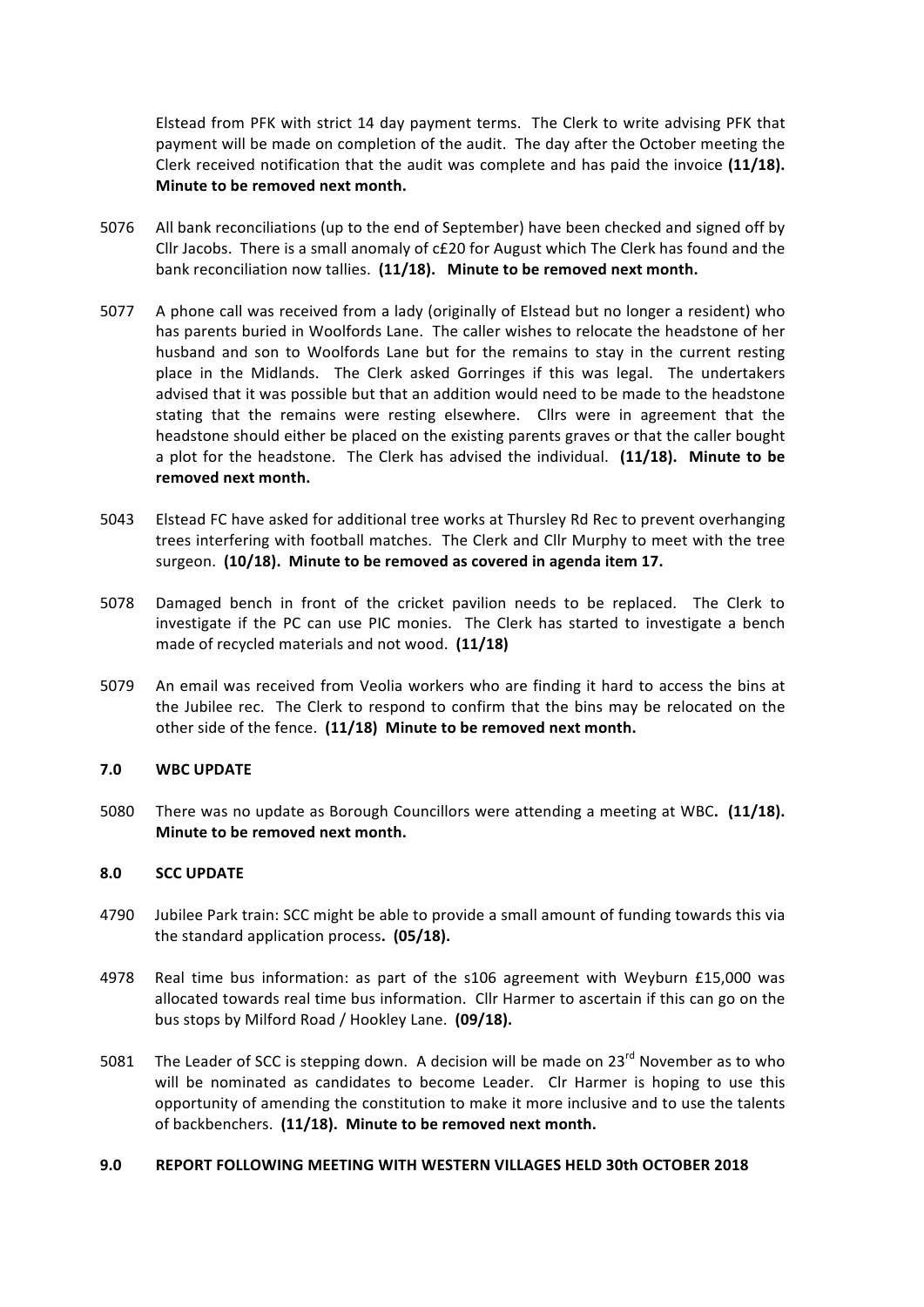5082 The Western Village meeting was attended by Hannah Gutteridge, SCC Countryside. She agreed that as MoD have improved BW68 she would use the SCC monies allocated to this project to improve two sections of BW69. Additionally BW113 will have some remedial works. Materials will be ordered in this financial year although the work won't likely start until after April. Cllr Harmer is already in discussions with SCC colleagues regarding a similar fund for RoW repairs for next fiscal. (11/18). Minute to be removed next month.

## **10.0 REPORT FOLLOWING MEETING WITH JACK ROBERTS HELD 30th OCTOBER 2018**

5083 Jack Roberts, SCC Parking, assessed the traffic and parking problems in Elstead. To install vellow lines would require a consultation and Jack did not think that this was an appropriate solution. His recommendation is for  $2 \times H$  bars either side of the Moors Lane junction and additionally an H bar at the end of the Green near to the Woolpack. Councillors agreed with these options. The Clerk to advise Jack Roberts. Lines will likely be installed early in 2019. (11/18). Minute to be removed next month.

#### **11.0 REPORT FOLLOWING MEETING WITH SMITHS CHARITY HELD 1st NOVEMBER 2018**

5084 Councillor Murphy and The Clerk met with a consultant who was working on behalf of The Smith's Charity. The Smiths Charity is keen to audit its' beneficiaries. The Consultant explained that some Trustees allocate funds to organisations rather than individuals but she was satisfied with our approach. The consultant explained that we will need to have safeguarding policy and The Clerk has written to the consultant to find out further information as we do not deal directly with the recipients. If The Smiths Chairty sub committee does require a policy then Councillors have agreed this can be adopted. **(11/18).**

## **12.0 REPORT FOLLOWING MEETING WITH WBC PLANNING HELD 12th NOVEMBER 2018**

5085 Members of the Steering Group met with WBC planners. The objective of the meeting was to go through WBC's response to our Article 14 as well as understand conflicting information in a recent letter sent by Mrs Sims which implied that E&W SG could take back the task of site allocations. During the meeting it was evident that there is still division between what E&W SG and WBC wish to do regarding the Settlement Boundary. It is unclear if E&W SG would be legally allowed to take back site allocations. WBC suggested that E&W NHP take legal advise on this matter which E&W SG does not think is affordable (given our small precept) or appropriate (WBC is our advisory body and should provide this information). The SG has emailed Cllr D Else and he is following up this matter with WBC. Also in the meeting WBC explained that LPP2 has been deferred to summer 2019 and a series of workshops with different parishes has been proposed. **(11/18).**

## **13.0 REPORT FOLLOWING ANNUAL FINANCE MEETING HELD 12th OCTOBER 2018**

5086 The Clerk had circulated the minutes and the proposed budget in advance of the November PC meeting. Councillors are proposing an increase of 50% in the precept to cover finalising the NHP, replacing the train and on-going tree works. Councillors accepted this proposed increase and suggested that this be communicated to residents via an article in the Elstead Village News. (11/18).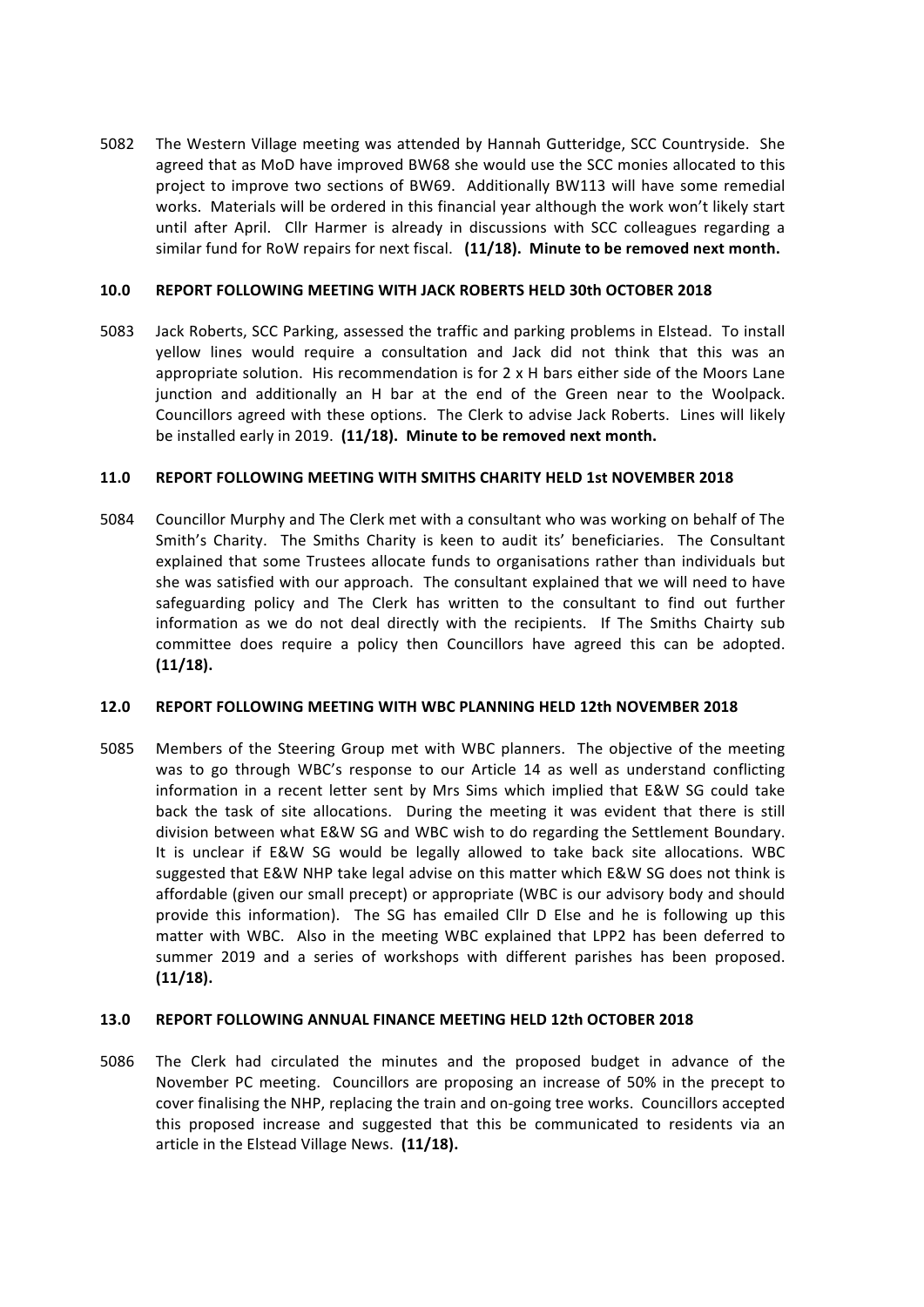#### **14.0 NEIGHBOURHOOD PLAN UPDATE**

5087 The NHP SG received draft comments from WBC following Article 14. Members of the SG met with WBC on  $12^{th}$  November the meeting has been reported under agenda item 12. (10/18). Minute to be removed next month.

#### **15.0 WEYBURN COMMONLAND REGISTRATION**

5088 The Clerk sent a letter to the Inspector opposing Clarions' Housing application for the deregistration of common land. If sufficient objections are received it is likely to go to a Public Inquiry. (11/18).

## **16.0 FOOTPATH LINKING FARNHAM AND THURSLEY ROADS**

5089 Footpath ramp Hope Street / The Fleece: Cllr J. Holroyd has liaised with all parties and all are in agreement. Richard Knight to meet with Paul Tucker and to install ramp and hand rail. The PC has agreed to support this cost. **(11/18).** 

#### **17.0 TREE SURVEY UPDATE**

5090 Some initial works have been done to trees at Woolfords cemetery and the rest will be started w/c  $5<sup>th</sup>$  December. The Clerk has advised EVTC, EVAA and The Sharks.  $1<sup>st</sup>$  Call have quoted to further cut back the oak trees on the Thursley Road rec. The quote of £420 plus VAT was accepted by councillors. Work is necessary as the branches are touching the power lines. (11/18) Minute to be removed next month.

## **18.0 FLOODING**

5091 In response to comments by the PC that there had been little maintenance of main rivers, other watercourses and ditches, David Harmer responded that the problem was that there was no money available for revenue projects; there might be money for capital projects. The PC decided that a CIL project should be added to the NHP to investigate how flood issues further and propose how flood risk in the Parish could be reduced. (11/18). **Minute to be removed next month.** 

## **19.0 BENCH AROUND THE OAK TREE ON THE VILLAGE GREEN**

5092 Village Green Bench: Councillors are in agreement that the concrete base of the existing seat must be removed and a replacement seat installed. Richard Knight has made a similar rustic-style seat at Thursley Recreational ground of which The Clerk showed councillors a photo. The Clerk to ask Richard for a quote and to get 2 cross quotes. The existing seat to stay in place until a replacement is found. (11/18).

## **20.0 ELSTEAD PC WEBSITE**

5093 Elstead PC website needs updating. A sub-committee has been set up with The Clerk, Cllr Jacobs and Dawn Davidsen and it will investigate options. The sub committee will meet in January 2019. (11/18).

## **21.0 SCC CONSULTATIONS**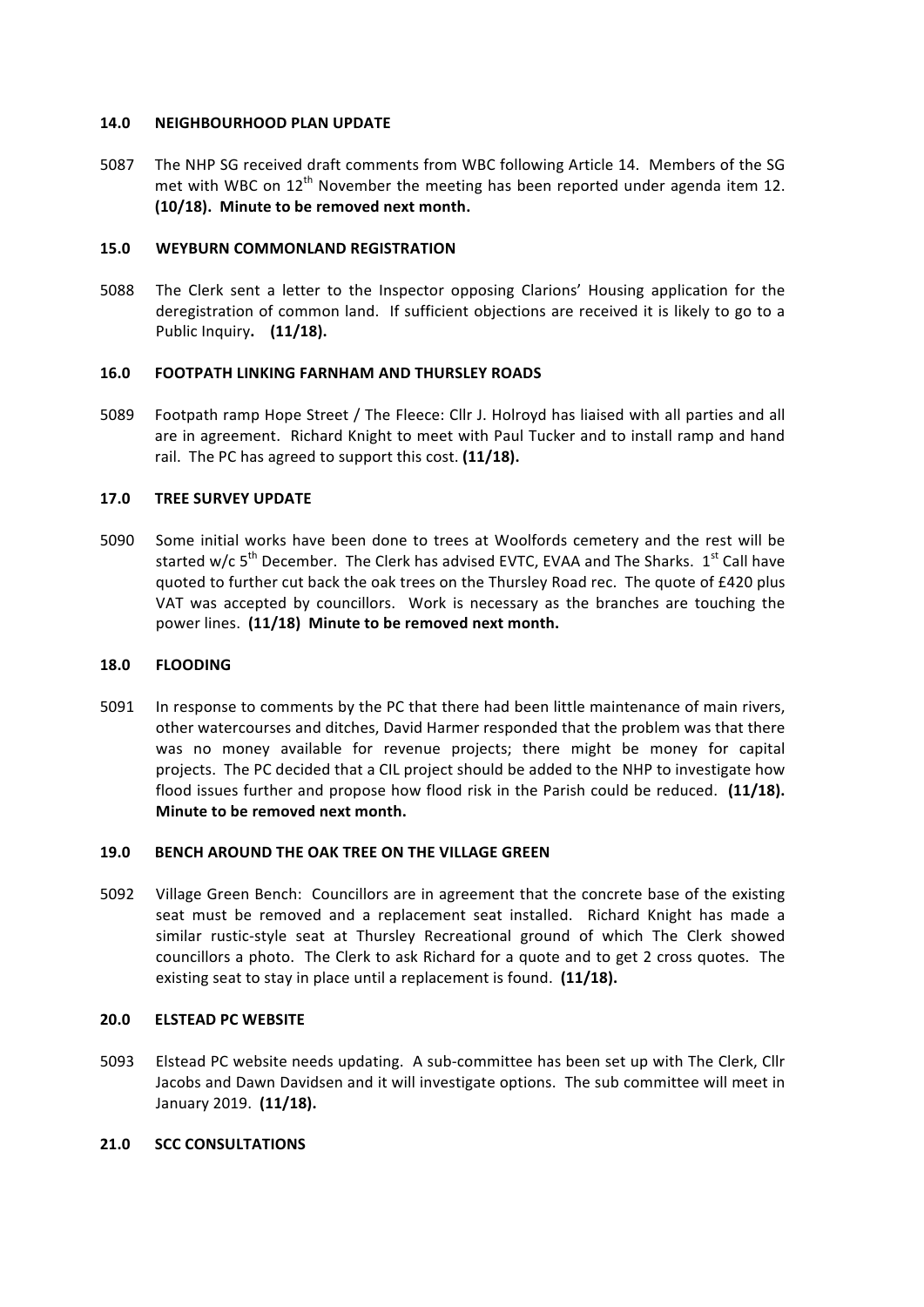5094 SCC Consultations: there are 5 consultations currently running for which feedback is required by  $4<sup>th</sup>$  January. An drop in session will be held on  $12<sup>th</sup>$  December in the morning at the Wilfred Noyce Centre for anyone wishing to talk to SCC directly about these consultations. The consultations cover areas such as libraries, bus travel and amenity points. The Clerk will advertise in the village. All councillors to read the consultations before the December meeting where they will be discussed and the Clerk will respond on behalf of the PC accordingly. (11/18).

#### **22.0 REPORTS AND CORRESPONDENCE**

- 5095 A resident emailed with regards speeding along the Milford Road. There is not a lot the PC is able to do with regards speed enforcement however there is an option of sharing a mobile VAS with other Western Villages. Speed reduction can be effective when a VAS is installed in a new place for a few weeks before being moved on to another location. (11/18). Minute to be removed as covered in minute 5063.
- 5096 A resident emailed asking if a councillor can be responsible for The Croft playground. Clr J. Holroyd has agreed and will check the playground every month. (11/18) Minute to be removed next month.
- 5097 Advance warning was received regarding gas works to the Shackleford Road outside Tanshire park which will be controlled by traffic lights. The Clerk to publicise this and to advise the school. (11/18) Minute to be removed next month.
- 5098 The Clerk contacted Grasstex who provide grass maintenance services for the PC. They have advised that they will keep the prices at the same level for 2019. (11/18). Minute to be removed next month.
- 5099 SSALC and NALC have advised the PC of price increases to their 2019 annual subscriptions of 4.5% and 1.9% respectively. (11/18). Minute to be removed next month.
- 5100 Information received on Guildford Action Sleep Out. (11/18). Minute to be removed next **month.**
- 5101 Email received regarding winter weather preparations. (11/18). Minute to be removed **next month.**
- 5102 VASWS announced their annual conference on 9<sup>th</sup> April 2019. **(11/18). Minute to be** removed next month.
- 5103 Request from URC to all hirers inviting them to participate in a service on  $23<sup>rd</sup>$  to which people bring a nativity character. Unfortunately the PC is unable to participate and The Clerk will advise the URC. (11/18). Minute to be removed next month.
- 5104 A request for more bark to be sourced. No councillors were aware of what had been previously ordered and The Clerk to liaise with Richard Knight. (11/18). Minute to be removed next month.
- 5105 Press releases received on the following: Biffa, LLP2 delays, Borough hall showing The Nutcracker, Boiler Gran to most vulnerable, newly refurbished Memorial Hall in Farnham,